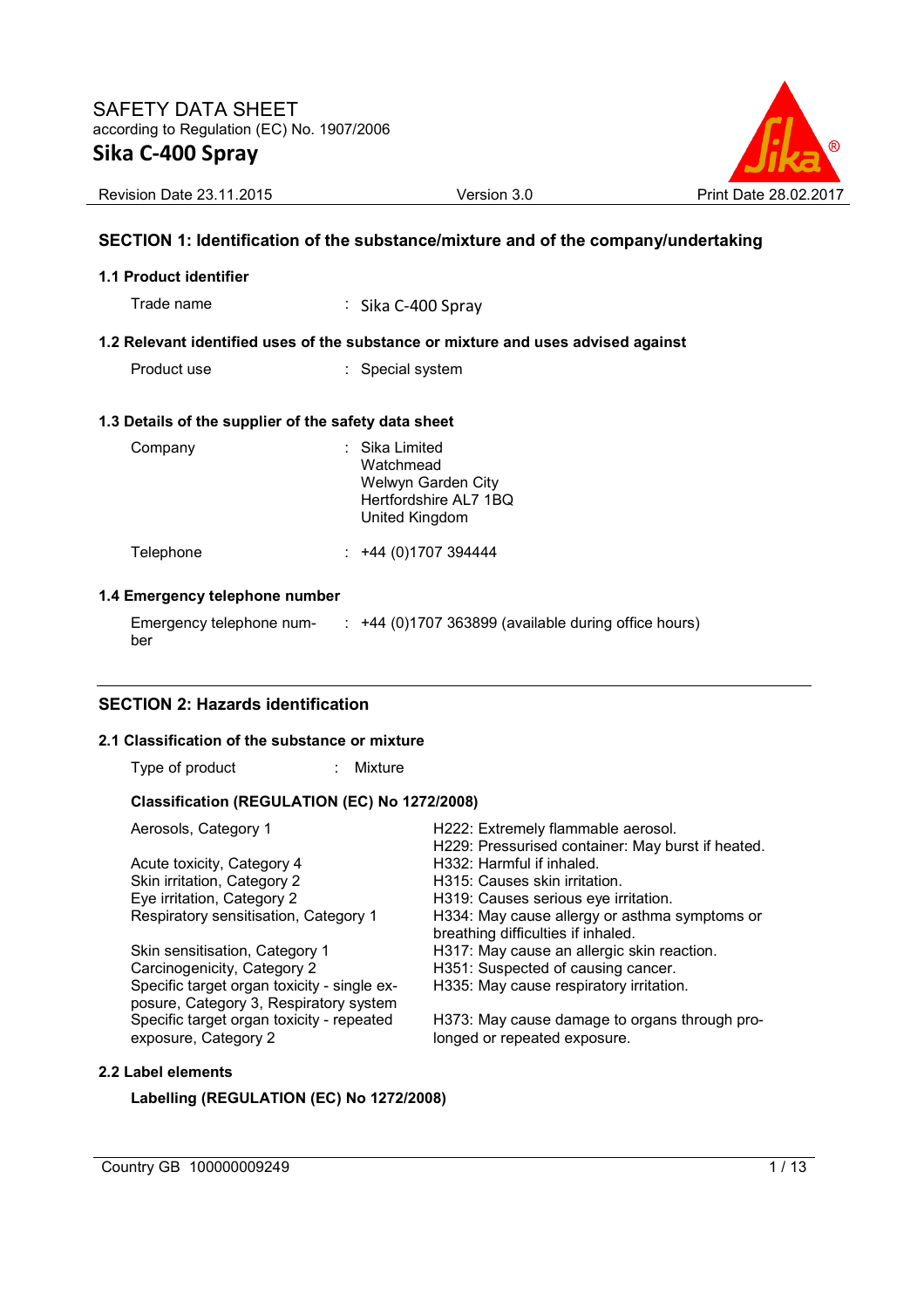

| Revision Date 23.11.2015 |                                                                                          | Version 3.0                                                                                                                                                                                                                                                                                                                                                                                                                              | Print Date 28.02.2017 |
|--------------------------|------------------------------------------------------------------------------------------|------------------------------------------------------------------------------------------------------------------------------------------------------------------------------------------------------------------------------------------------------------------------------------------------------------------------------------------------------------------------------------------------------------------------------------------|-----------------------|
| Hazard pictograms        |                                                                                          |                                                                                                                                                                                                                                                                                                                                                                                                                                          |                       |
| Signal word              | Danger                                                                                   |                                                                                                                                                                                                                                                                                                                                                                                                                                          |                       |
| <b>Hazard statements</b> | H222<br>H <sub>229</sub><br>H315<br>H317<br>H319<br>H332<br>H334<br>H335<br>H351<br>H373 | Extremely flammable aerosol.<br>Pressurised container: May burst if heated.<br>Causes skin irritation.<br>May cause an allergic skin reaction.<br>Causes serious eye irritation.<br>Harmful if inhaled.<br>May cause allergy or asthma symptoms or<br>breathing difficulties if inhaled.<br>May cause respiratory irritation.<br>Suspected of causing cancer.<br>May cause damage to organs through pro-<br>longed or repeated exposure. |                       |
| Precautionary statements | <b>Prevention:</b><br>P210                                                               | Keep away from heat, hot surfaces, sparks,<br>open flames and other ignition sources. No<br>smoking.                                                                                                                                                                                                                                                                                                                                     |                       |
|                          | P211                                                                                     | Do not spray on an open flame or other<br>ignition source.                                                                                                                                                                                                                                                                                                                                                                               |                       |
|                          | P251<br>P <sub>260</sub>                                                                 | Do not pierce or burn, even after use.<br>Do not breathe dust/ fume/ gas/ mist/ va-<br>pours/ spray.                                                                                                                                                                                                                                                                                                                                     |                       |
|                          | P280                                                                                     | Wear protective gloves/ protective clothing/<br>eye protection/ face protection.                                                                                                                                                                                                                                                                                                                                                         |                       |
|                          | P <sub>2</sub> 84                                                                        | In case of inadequate ventilation wear res-<br>piratory protection.                                                                                                                                                                                                                                                                                                                                                                      |                       |
|                          | <b>Response:</b>                                                                         |                                                                                                                                                                                                                                                                                                                                                                                                                                          |                       |
|                          | $P304 + P340 + P312$                                                                     | IF INHALED: Remove person to fresh<br>air and keep comfortable for breathing. Call<br>a POISON CENTER or doctor/ physician if<br>you feel unwell.                                                                                                                                                                                                                                                                                        |                       |
|                          | $P308 + P313$                                                                            | IF exposed or concerned: Get medical ad-<br>vice/ attention.                                                                                                                                                                                                                                                                                                                                                                             |                       |
|                          | Storage:                                                                                 |                                                                                                                                                                                                                                                                                                                                                                                                                                          |                       |
|                          | $P410 + P412$                                                                            | Protect from sunlight. Do not expose to<br>temperatures exceeding 50 °C/ 122 °F.                                                                                                                                                                                                                                                                                                                                                         |                       |

Hazardous components which must be listed on the label:<br>
• 247-714-0 methylenediphenyl diisocvanate • 247-714-0 methylenediphenyl diisocyanate

# **Additional Labelling:**

EUH204 Contains isocyanates. May produce an allergic reaction.

# **2.3 Other hazards**

Country GB 100000009249 2/13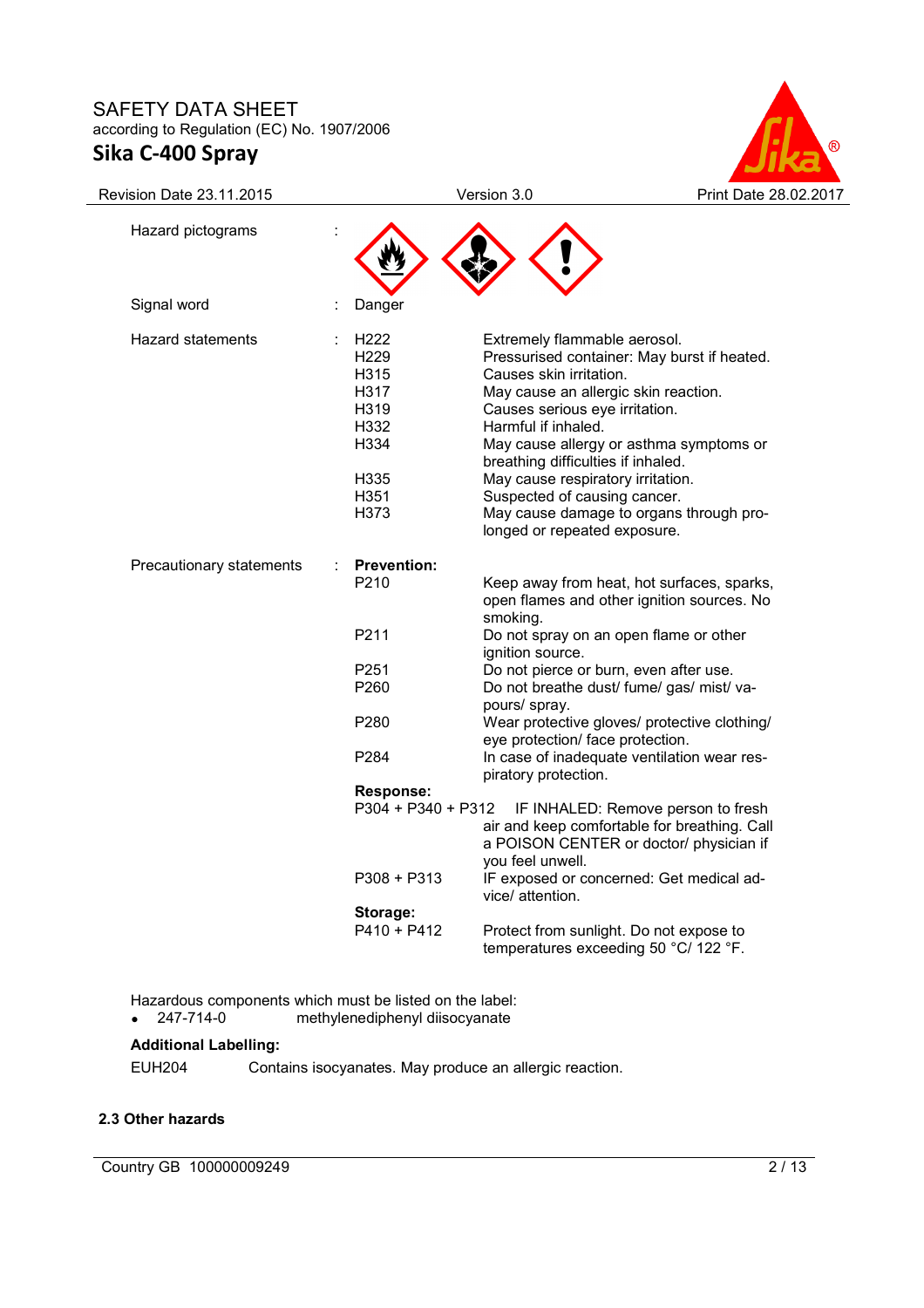

Revision Date 23.11.2015 **Version 3.0** Print Date 28.02.2017

This substance/mixture contains no components considered to be either persistent, bioaccumulative and toxic (PBT), or very persistent and very bioaccumulative (vPvB) at levels of 0.1% or higher.

# **SECTION 3: Composition/information on ingredients**

## **3.2 Mixtures**

## **Hazardous components**

| <b>Chemical Name</b><br>CAS-No.<br>EC-No.<br>Registration number | <b>Classification</b><br>(REGULATION (EC)<br>No 1272/2008)                                                                                             | Concentration<br>[%] |
|------------------------------------------------------------------|--------------------------------------------------------------------------------------------------------------------------------------------------------|----------------------|
| methylenediphenyl diisocyanate<br>26447-40-5<br>247-714-0        | Acute Tox.4 H332<br>Skin Irrit.2 H315<br>Eye Irrit.2, H319<br>Resp. Sens.1, H334<br>Skin Sens.1 H317<br>Carc.2 H351<br>STOT SE3 H335<br>STOT RE2, H373 | $>= 25 - 50$         |
| ethyl acetate<br>141-78-6<br>205-500-4<br>01-2119475103-46-XXXX  | Flam. Lig.2, H225<br>Eye Irrit.2, H319<br>STOT SE3 H336                                                                                                | $>= 10 - 20$         |
| Substances with a workplace exposure limit :                     |                                                                                                                                                        |                      |
| dimethyl ether<br>115-10-6<br>204-065-8                          | Flam. Gas1, H220<br>Press, Gas                                                                                                                         | $>= 25 - 50$         |

For the full text of the H-Statements mentioned in this Section, see Section 16.

# **SECTION 4: First aid measures**

## **4.1 Description of first aid measures**

| General advice          | : Move out of dangerous area.<br>Consult a physician.<br>Show this safety data sheet to the doctor in attendance.                                                    |
|-------------------------|----------------------------------------------------------------------------------------------------------------------------------------------------------------------|
| If inhaled              | : Move to fresh air.                                                                                                                                                 |
| In case of skin contact | $\therefore$ Take off contaminated clothing and shoes immediately.<br>Wash off with soap and plenty of water.<br>If symptoms persist, call a physician.              |
| In case of eye contact  | : Immediately flush eye(s) with plenty of water.<br>Remove contact lenses.<br>Keep eye wide open while rinsing.<br>If eye irritation persists, consult a specialist. |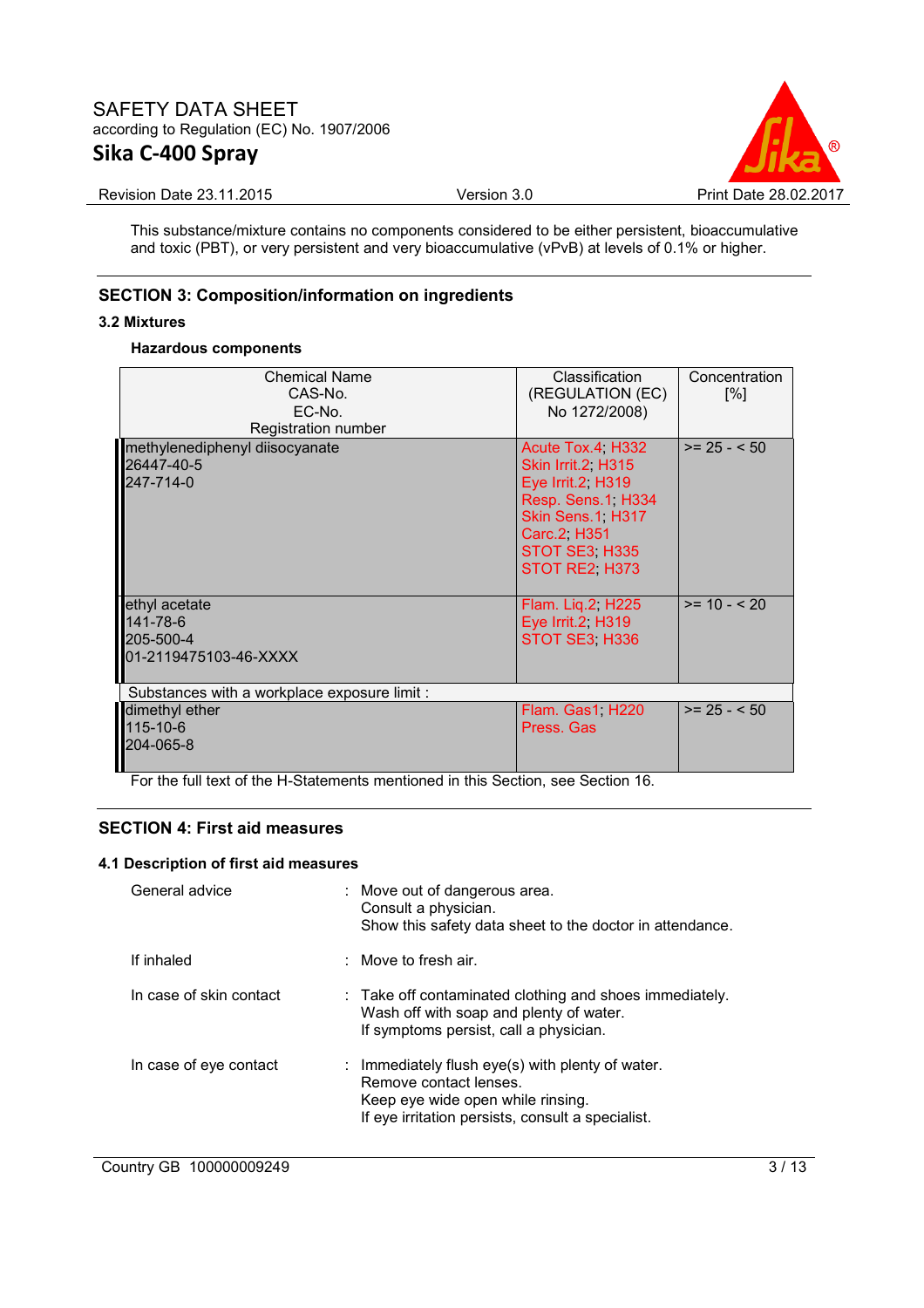

| Revision Date 23.11.2015                                  | Version 3.0                                                                                                                                                                                                                                                                                                                                               | Print Date 28.02.2017 |
|-----------------------------------------------------------|-----------------------------------------------------------------------------------------------------------------------------------------------------------------------------------------------------------------------------------------------------------------------------------------------------------------------------------------------------------|-----------------------|
| If swallowed                                              | : Do not induce vomiting without medical advice.<br>Do not give milk or alcoholic beverages.<br>Never give anything by mouth to an unconscious person.                                                                                                                                                                                                    |                       |
|                                                           | 4.2 Most important symptoms and effects, both acute and delayed                                                                                                                                                                                                                                                                                           |                       |
| Symptoms                                                  | : Asthmatic appearance<br>Cough<br>Respiratory disorder<br>Allergic reactions<br>Excessive lachrymation<br>Erythema<br>Headache<br>Dermatitis<br>See Section 11 for more detailed information on health effects<br>and symptoms.                                                                                                                          |                       |
| <b>Risks</b>                                              | irritant effects<br>sensitising effects                                                                                                                                                                                                                                                                                                                   |                       |
|                                                           | Causes skin irritation.<br>May cause an allergic skin reaction.<br>Causes serious eye irritation.<br>Harmful if inhaled.<br>May cause allergy or asthma symptoms or breathing difficul-<br>ties if inhaled.<br>May cause respiratory irritation.<br>Suspected of causing cancer.<br>May cause damage to organs through prolonged or repeated<br>exposure. |                       |
|                                                           | 4.3 Indication of any immediate medical attention and special treatment needed                                                                                                                                                                                                                                                                            |                       |
| Treatment                                                 | : Treat symptomatically.                                                                                                                                                                                                                                                                                                                                  |                       |
| <b>SECTION 5: Firefighting measures</b>                   |                                                                                                                                                                                                                                                                                                                                                           |                       |
| 5.1 Extinguishing media                                   |                                                                                                                                                                                                                                                                                                                                                           |                       |
| Suitable extinguishing media                              | : Use extinguishing measures that are appropriate to local cir-<br>cumstances and the surrounding environment.                                                                                                                                                                                                                                            |                       |
| Unsuitable extinguishing<br>media                         | : Water                                                                                                                                                                                                                                                                                                                                                   |                       |
| 5.2 Special hazards arising from the substance or mixture |                                                                                                                                                                                                                                                                                                                                                           |                       |
|                                                           | Hazardous combustion prod- : No hazardous combustion products are known                                                                                                                                                                                                                                                                                   |                       |

# **5.3 Advice for firefighters**

ucts

Special protective equipment : In the event of fire, wear self-contained breathing apparatus.

Country GB 100000009249 4 / 13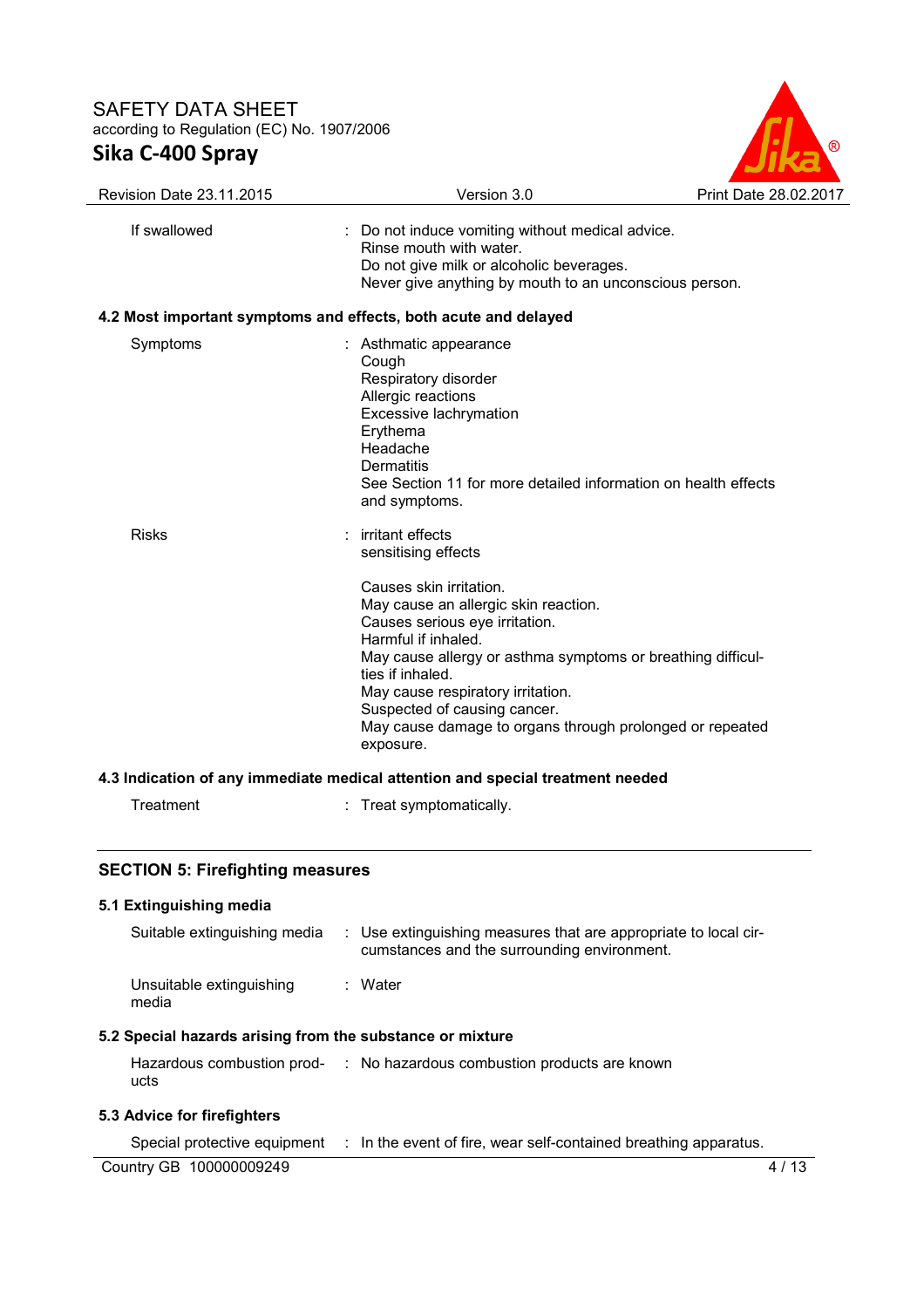

| <b>Revision Date 23.11.2015</b>                           | Version 3.0                                                                                                                                             | Print Date 28.02.2017 |
|-----------------------------------------------------------|---------------------------------------------------------------------------------------------------------------------------------------------------------|-----------------------|
| for firefighters                                          |                                                                                                                                                         |                       |
| Further information                                       | : Use water spray to cool unopened containers.                                                                                                          |                       |
| <b>SECTION 6: Accidental release measures</b>             |                                                                                                                                                         |                       |
|                                                           | 6.1 Personal precautions, protective equipment and emergency procedures                                                                                 |                       |
| Personal precautions                                      | : Use personal protective equipment.<br>Deny access to unprotected persons.                                                                             |                       |
| 6.2 Environmental precautions                             |                                                                                                                                                         |                       |
| Environmental precautions                                 | : Do not flush into surface water or sanitary sewer system.<br>If the product contaminates rivers and lakes or drains inform<br>respective authorities. |                       |
| 6.3 Methods and materials for containment and cleaning up |                                                                                                                                                         |                       |

# **6.4 Reference to other sections**

For personal protection see section 8.

# **SECTION 7: Handling and storage**

# **7.1 Precautions for safe handling**

| Advice on safe handling                            | : Avoid exceeding the given occupational exposure limits (see<br>section 8). Do not get in eyes, on skin, or on clothing. For<br>personal protection see section 8. Persons with a history of<br>skin sensitisation problems or asthma, allergies, chronic or<br>recurrent respiratory disease should not be employed in any<br>process in which this mixture is being used. Smoking, eating<br>and drinking should be prohibited in the application area. Take<br>precautionary measures against static discharge. Provide<br>sufficient air exchange and/or exhaust in work rooms. Open<br>drum carefully as content may be under pressure. Take nec-<br>essary action to avoid static electricity discharge (which might<br>cause ignition of organic vapours). Follow standard hygiene<br>measures when handling chemical products |
|----------------------------------------------------|----------------------------------------------------------------------------------------------------------------------------------------------------------------------------------------------------------------------------------------------------------------------------------------------------------------------------------------------------------------------------------------------------------------------------------------------------------------------------------------------------------------------------------------------------------------------------------------------------------------------------------------------------------------------------------------------------------------------------------------------------------------------------------------------------------------------------------------|
| Advice on protection against<br>fire and explosion | : Use explosion-proof equipment. Keep away from<br>heat/sparks/open flames/hot surfaces. No smoking. Do not<br>spray on a naked flame or any incandescent material. Take<br>precautionary measures against electrostatic discharges.                                                                                                                                                                                                                                                                                                                                                                                                                                                                                                                                                                                                   |
| Hygiene measures                                   | : Handle in accordance with good industrial hygiene and safety<br>practice. When using do not eat or drink. When using do not<br>smoke. Wash hands before breaks and at the end of workday.                                                                                                                                                                                                                                                                                                                                                                                                                                                                                                                                                                                                                                            |
| Country GB 100000009249                            | 5/13                                                                                                                                                                                                                                                                                                                                                                                                                                                                                                                                                                                                                                                                                                                                                                                                                                   |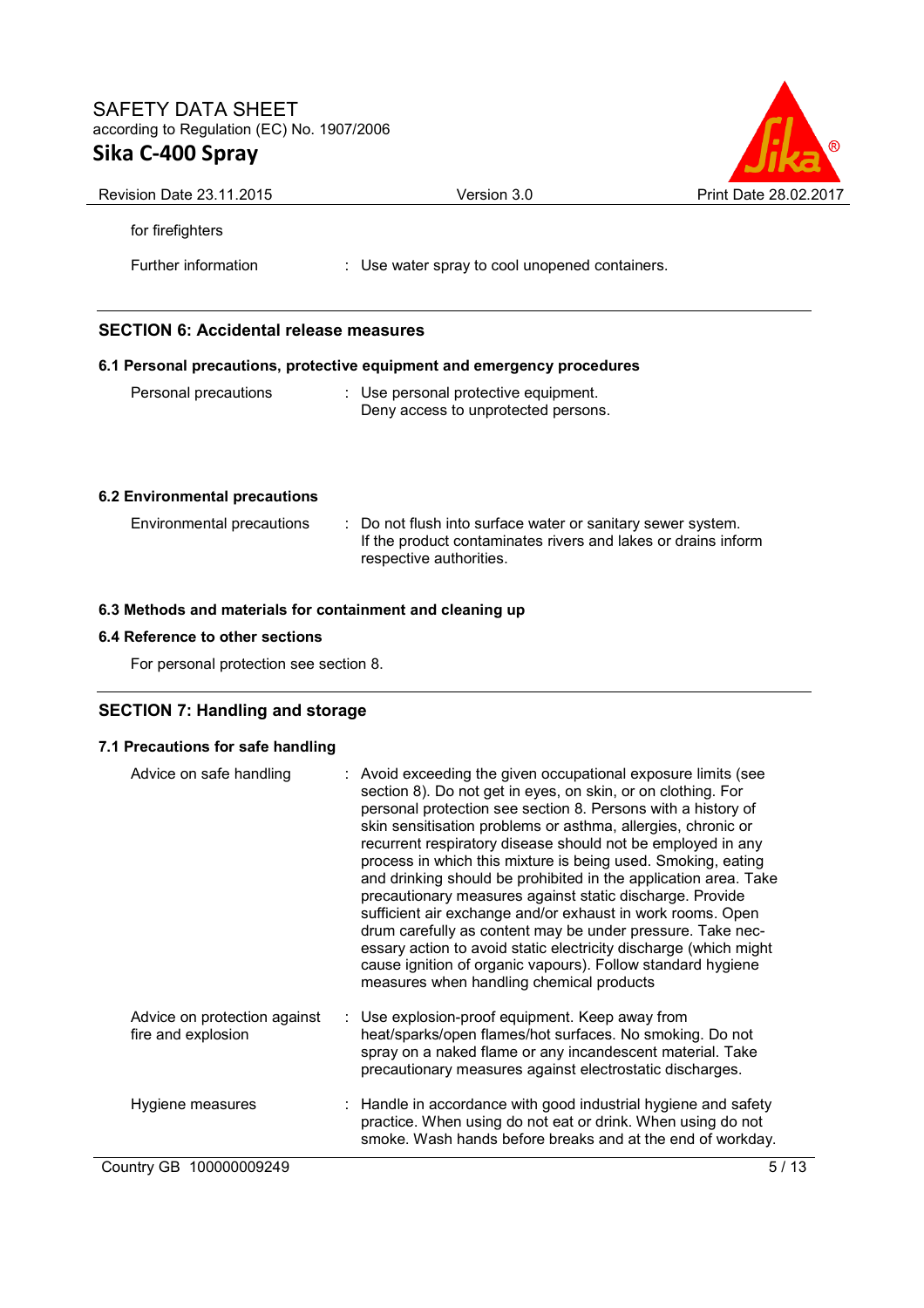

#### Revision Date 23.11.2015 **Version 3.0** Version 3.0 Print Date 28.02.2017

#### **7.2 Conditions for safe storage, including any incompatibilities**

| Requirements for storage<br>areas and containers | : BEWARE: Aerosol is pressurized. Keep away from direct sun<br>exposure and temperatures over 50 °C. Do not open by force<br>or throw into fire even after use. Do not spray on flames or<br>red-hot objects. Store in original container. Keep container<br>tightly closed in a dry and well-ventilated place. Observe label<br>precautions. Store in accordance with local regulations. |
|--------------------------------------------------|-------------------------------------------------------------------------------------------------------------------------------------------------------------------------------------------------------------------------------------------------------------------------------------------------------------------------------------------------------------------------------------------|
| Other data                                       | : No decomposition if stored and applied as directed.                                                                                                                                                                                                                                                                                                                                     |
| 7.3 Specific end use(s)                          |                                                                                                                                                                                                                                                                                                                                                                                           |
| Specific use(s)                                  | : No data available                                                                                                                                                                                                                                                                                                                                                                       |

# **SECTION 8: Exposure controls/personal protection**

## **8.1 Control parameters**

## **Components with workplace control parameters**

| Components     | CAS-No.        | Value       | Control parame-<br>ters * | Basis * |
|----------------|----------------|-------------|---------------------------|---------|
| dimethyl ether | $115 - 10 - 6$ | <b>TWA</b>  | $400$ ppm<br>766 mg/m3    | GB EH40 |
|                |                | <b>STEL</b> | 500 ppm<br>958 mg/m3      | GB EH40 |
| ethyl acetate  | 141-78-6       | <b>TWA</b>  | $200$ ppm                 | GB EH40 |
|                |                | <b>STEL</b> | $400$ ppm                 | GB EH40 |

#### **Biological occupational exposure limits**

| Substance name                      | CAS-No.    | Control parameters                                       | I Sampling time | <b>Basis</b>   |
|-------------------------------------|------------|----------------------------------------------------------|-----------------|----------------|
| methylenediphenyl diiso-<br>cvanate | 26447-40-5 | urinary diamine:<br>1µmol/mol creati-<br>nine<br>(Urine) | Post task       | GB EH40<br>BAT |

#### **8.2 Exposure controls**

| Personal protective equipment |                                                                                                                                                                                      |  |
|-------------------------------|--------------------------------------------------------------------------------------------------------------------------------------------------------------------------------------|--|
| Eye protection                | : Safety glasses with side-shields<br>Eye wash bottle with pure water                                                                                                                |  |
| Hand protection               | : Chemical-resistant, impervious gloves complying with an ap-<br>proved standard must be worn at all times when handling<br>chemical products. Reference number EN 374. Follow manu- |  |
| Country GB 100000009249       | 6 / 13                                                                                                                                                                               |  |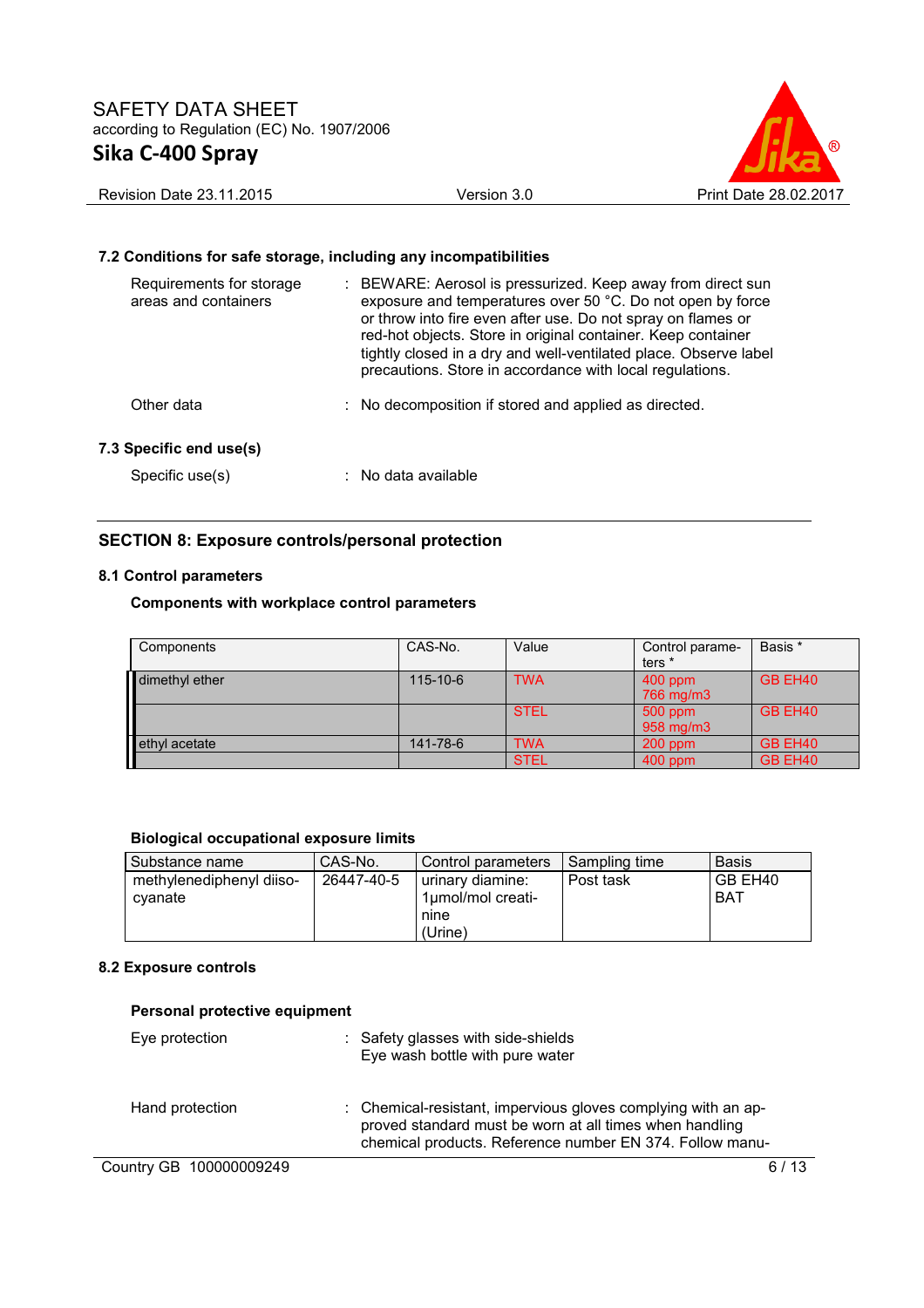

| <b>Revision Date 23.11.2015</b>        | Version 3.0                                                                                                                                                                                                                                                                                                                                                                                                                                                                                                                                                                                                                                                                                                                          | Print Date 28.02.2017 |
|----------------------------------------|--------------------------------------------------------------------------------------------------------------------------------------------------------------------------------------------------------------------------------------------------------------------------------------------------------------------------------------------------------------------------------------------------------------------------------------------------------------------------------------------------------------------------------------------------------------------------------------------------------------------------------------------------------------------------------------------------------------------------------------|-----------------------|
|                                        | facturer specifications.                                                                                                                                                                                                                                                                                                                                                                                                                                                                                                                                                                                                                                                                                                             |                       |
| Skin and body protection               | : Protective clothing (e.g. Safety shoes acc. to EN ISO 20345,<br>long-sleeved working clothing, long trousers). Rubber aprons<br>and protective boots are additionaly recommended for mixing<br>and stirring work.                                                                                                                                                                                                                                                                                                                                                                                                                                                                                                                  |                       |
| Respiratory protection                 | : Respirator selection must be based on known or anticipated<br>exposure levels, the hazards of the product and the safe work-<br>ing limits of the selected respirator.<br>organic vapor (Type A) and particulate filter<br>A1: < 1000 ppm; A2: < 5000 ppm; A3: < 10000 ppm<br>P1: Inert material; P2, P3: hazardous substances<br>Ensure adequate ventilation. This can be achieved by local<br>exhaust extraction or by general ventilation. (EN 689 - Meth-<br>ods for determining inhalation exposure). This applies in par-<br>ticular to the mixing / stirring area. In case this is not sufficent<br>to keep the concentrations under the occupational exposure<br>limits then respiration protection measures must be used. |                       |
|                                        | Ensure adequate ventilation, especially in confined areas.                                                                                                                                                                                                                                                                                                                                                                                                                                                                                                                                                                                                                                                                           |                       |
| <b>Environmental exposure controls</b> |                                                                                                                                                                                                                                                                                                                                                                                                                                                                                                                                                                                                                                                                                                                                      |                       |
| General advice                         | Do not flush into surface water or sanitary sewer system.                                                                                                                                                                                                                                                                                                                                                                                                                                                                                                                                                                                                                                                                            |                       |

respective authorities.

If the product contaminates rivers and lakes or drains inform

# **SECTION 9: Physical and chemical properties**

#### **9.1 Information on basic physical and chemical properties**

| Appearance                                   | liquid                |
|----------------------------------------------|-----------------------|
| Colour                                       | red                   |
| Odour                                        | No data available     |
| Odour Threshold                              | No data available     |
| Flash point                                  | : ca. 20 $^{\circ}$ C |
| Ignition temperature                         | : No data available   |
| Lower explosion limit (Vol-%) : $2.1\%$ (V)  |                       |
| Upper explosion limit (Vol-%) : $11.5\%$ (V) |                       |
|                                              |                       |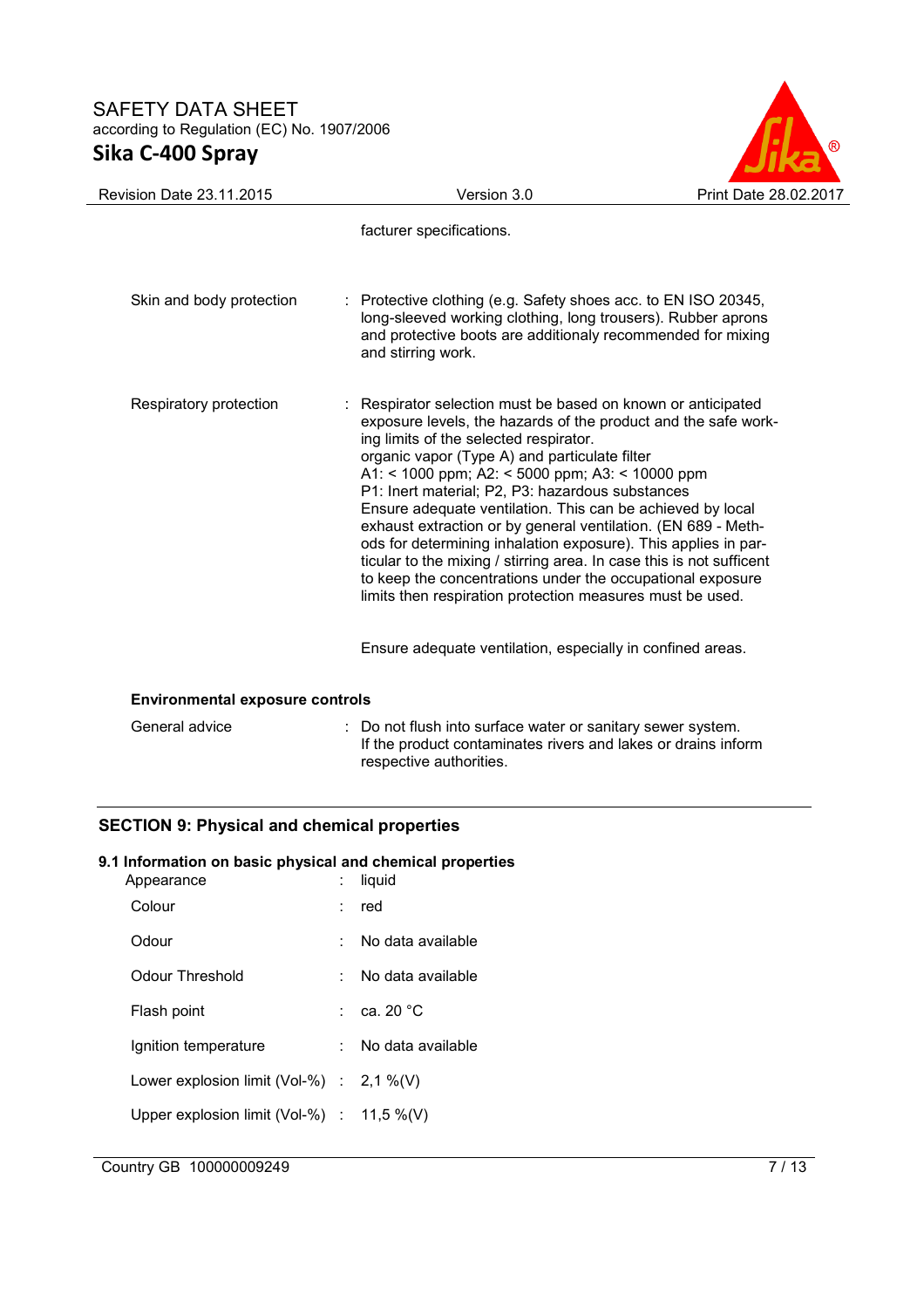

| Revision Date 23.11.2015                 |    | Version 3.0          | Print Date 28.02.2017 |
|------------------------------------------|----|----------------------|-----------------------|
| Flammability (solid, gas)                | ÷. | No data available    |                       |
| Oxidizing properties                     |    | No data available    |                       |
| Auto-ignition temperature                |    | No data available    |                       |
| pH                                       |    | Note: Not applicable |                       |
| Melting point/range / Freez-             |    | No data available    |                       |
| ing point<br>Boiling point/boiling range |    | ca. 35 °C            |                       |
| Vapour pressure                          |    | Note: Not applicable |                       |
| Density                                  | ÷  | $1$ g/cm $3$         |                       |
| Water solubility                         | ٠  | Note: insoluble      |                       |
| Partition coefficient: n-                | ÷  | No data available    |                       |
| octanol/water<br>Viscosity, dynamic      | t  | Note: Not applicable |                       |
| Viscosity, kinematic                     | ÷  | Note: Not applicable |                       |
| Relative vapour density                  | ÷  | No data available    |                       |
| Evaporation rate                         |    | No data available    |                       |

**9.2 Other information** 

No data available

# **SECTION 10: Stability and reactivity**

#### **10.1 Reactivity**

No dangerous reaction known under conditions of normal use.

# **10.2 Chemical stability**

The product is chemically stable.

## **10.3 Possibility of hazardous reactions**

| Hazardous reactions | : Stable under recommended storage conditions. |
|---------------------|------------------------------------------------|
|                     |                                                |

# **10.4 Conditions to avoid**

| Conditions to avoid |  | : Heat, flames and sparks. |
|---------------------|--|----------------------------|
|---------------------|--|----------------------------|

# **10.5 Incompatible materials**

| Materials to avoid | No data available |
|--------------------|-------------------|
|--------------------|-------------------|

## **10.6 Hazardous decomposition products**

Country GB 100000009249 8/13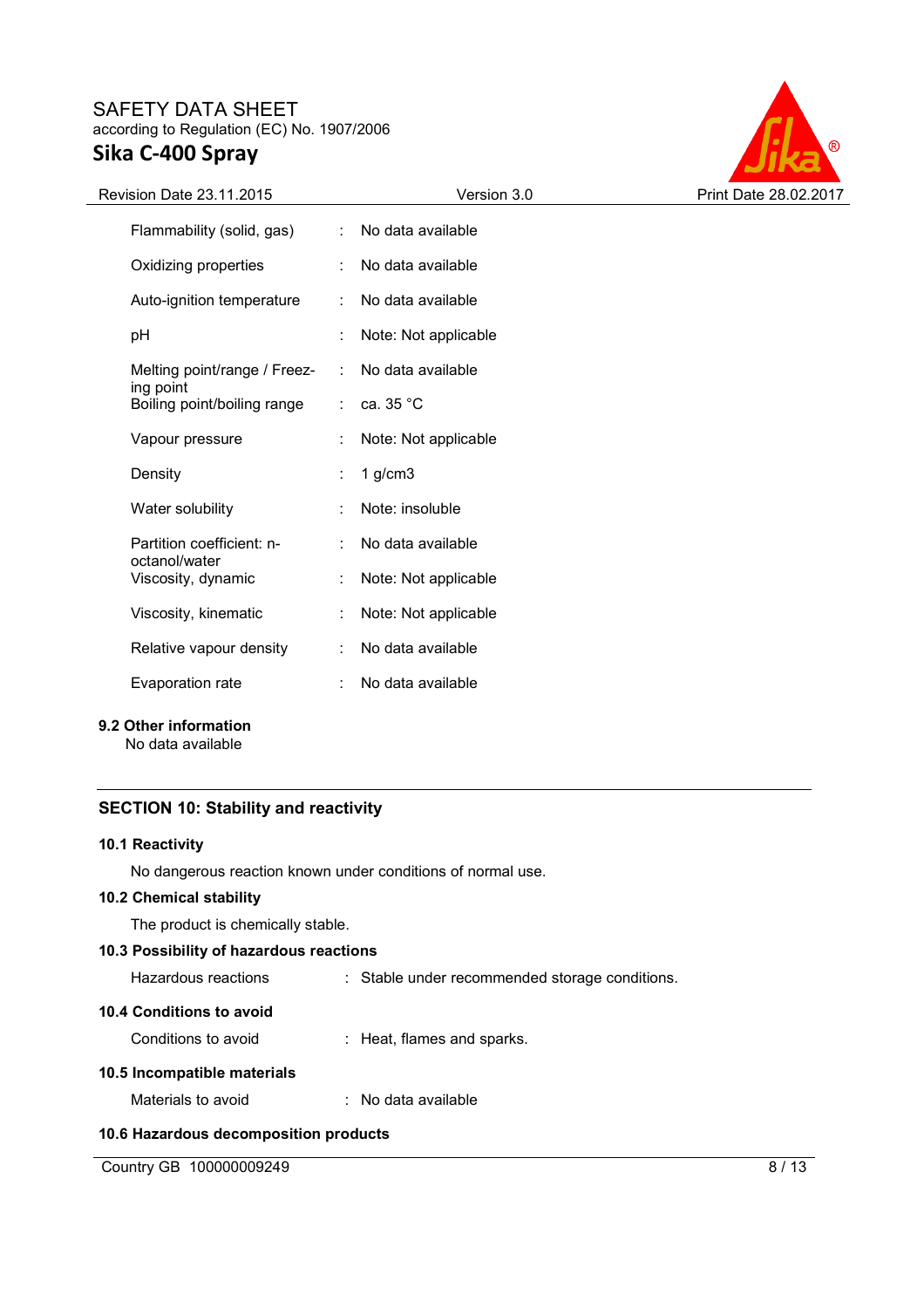Hazardous decomposition

products



Revision Date 23.11.2015 <br>
Version 3.0 Print Date 28.02.2017

:

No decomposition if stored and applied as directed.

# **SECTION 11: Toxicological information**

## **11.1 Information on toxicological effects**

| <b>Acute toxicity</b>                                    |                                                                                                       |
|----------------------------------------------------------|-------------------------------------------------------------------------------------------------------|
| Harmful if inhaled.                                      |                                                                                                       |
| Components:                                              |                                                                                                       |
| ethyl acetate:                                           |                                                                                                       |
| Acute oral toxicity                                      | LD50 Oral (Rat) $> 5.000$ mg/kg                                                                       |
| Acute dermal toxicity                                    | LD50 Dermal (Rabbit): > 5.000 mg/kg                                                                   |
| Skin corrosion/irritation                                |                                                                                                       |
| Causes skin irritation.                                  |                                                                                                       |
| Serious eye damage/eye irritation                        |                                                                                                       |
| Causes serious eye irritation.                           |                                                                                                       |
| Respiratory or skin sensitisation                        |                                                                                                       |
| Skin sensitisation: May cause an allergic skin reaction. | Respiratory sensitisation: May cause allergy or asthma symptoms or breathing difficulties if inhaled. |
| <b>Germ cell mutagenicity</b>                            |                                                                                                       |
| Not classified based on available information.           |                                                                                                       |
| Carcinogenicity                                          |                                                                                                       |
| Suspected of causing cancer.                             |                                                                                                       |
| <b>Reproductive toxicity</b>                             |                                                                                                       |
| Not classified based on available information.           |                                                                                                       |
| <b>STOT - single exposure</b>                            |                                                                                                       |
| May cause respiratory irritation.                        |                                                                                                       |
| <b>STOT - repeated exposure</b>                          |                                                                                                       |
|                                                          | May cause damage to organs through prolonged or repeated exposure.                                    |
| <b>Aspiration toxicity</b>                               |                                                                                                       |
| Not classified based on available information.           |                                                                                                       |
| <b>SECTION 12: Ecological information</b>                |                                                                                                       |
| <b>12.1 Toxicity</b>                                     |                                                                                                       |

No data available

## **12.2 Persistence and degradability**

No data available

Country GB 100000009249 9 / 13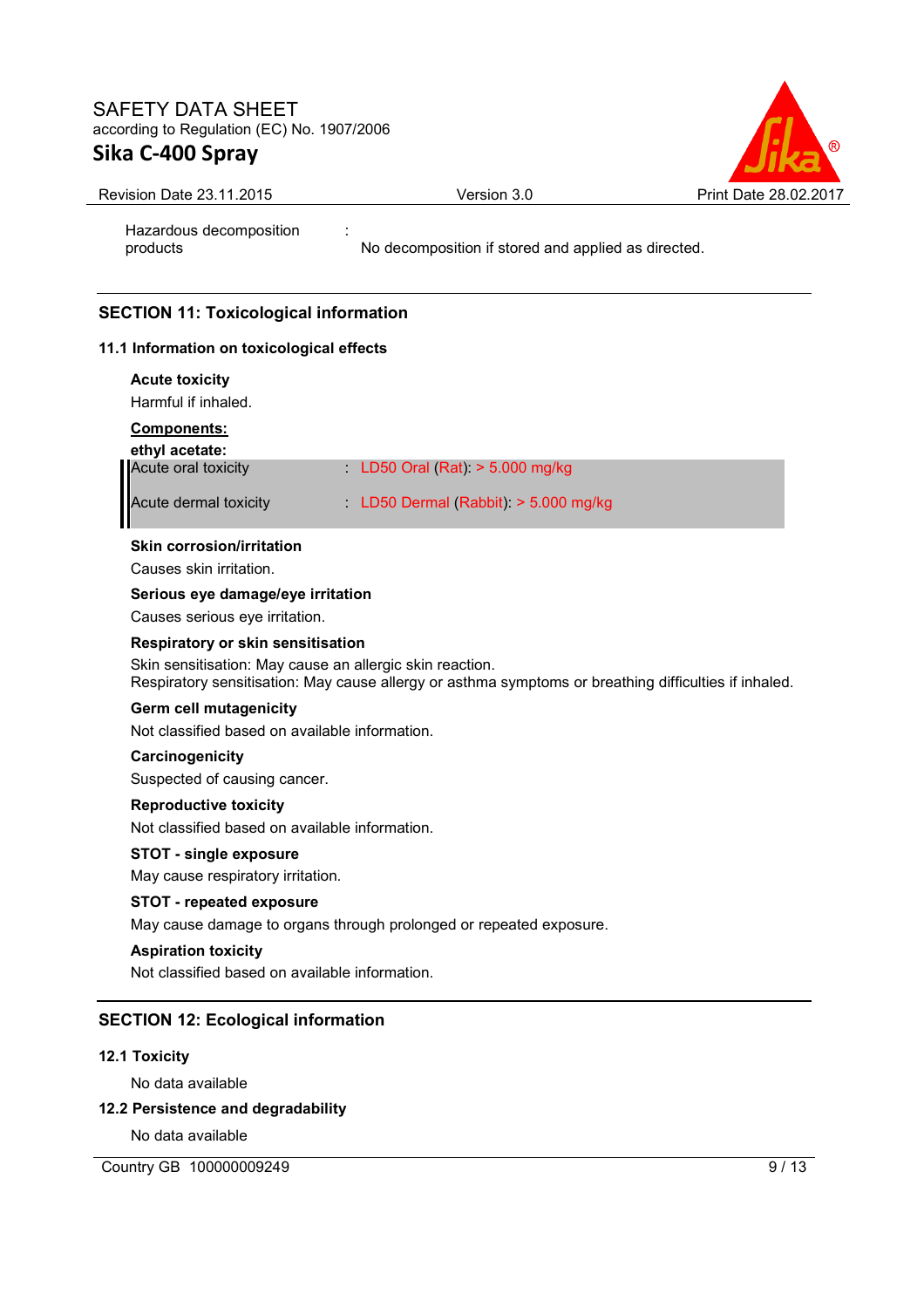

#### Revision Date 23.11.2015 **Version 3.0** Version 3.0 Print Date 28.02.2017

## **12.3 Bioaccumulative potential**

No data available

## **12.4 Mobility in soil**

No data available

# **12.5 Results of PBT and vPvB assessment**

#### **Product:**

Assessment : This substance/mixture contains no components considered to be either persistent, bioaccumulative and toxic (PBT), or very persistent and very bioaccumulative (vPvB) at levels of 0.1% or higher..

#### **12.6 Other adverse effects**

No data available

## **SECTION 13: Disposal considerations**

#### **13.1 Waste treatment methods**

| Product                | : The generation of waste should be avoided or minimized<br>wherever possible.<br>Empty containers or liners may retain some product residues.<br>This material and its container must be disposed of in a safe<br>way.<br>Dispose of surplus and non-recyclable products via a licensed<br>waste disposal contractor.<br>Disposal of this product, solutions and any by-products should<br>at all times comply with the requirements of environmental<br>protection and waste disposal legislation and any regional<br>local authority requirements.<br>Avoid dispersal of spilled material and runoff and contact with<br>soil, waterways, drains and sewers. |
|------------------------|-----------------------------------------------------------------------------------------------------------------------------------------------------------------------------------------------------------------------------------------------------------------------------------------------------------------------------------------------------------------------------------------------------------------------------------------------------------------------------------------------------------------------------------------------------------------------------------------------------------------------------------------------------------------|
| Contaminated packaging | $: 150110*$ packaging containing residues of or contaminated<br>by dangerous substances                                                                                                                                                                                                                                                                                                                                                                                                                                                                                                                                                                         |

## **SECTION 14: Transport information**

| <b>ADR</b><br>14.1 UN number<br>14.2 Description of the goods                 | : 3501<br>: CHEMICAL UNDER PRESSURE, FLAMMABLE, N.O.S.<br>(dimethyl ether) |    |
|-------------------------------------------------------------------------------|----------------------------------------------------------------------------|----|
| 14.3 Class<br><b>Classification Code</b><br>Labels<br>Tunnel restriction code | $\therefore$ 2<br>: 8F<br>$\therefore$ 2.1<br>$\colon$ (B/D)               |    |
| Country GB 100000009249                                                       |                                                                            | 13 |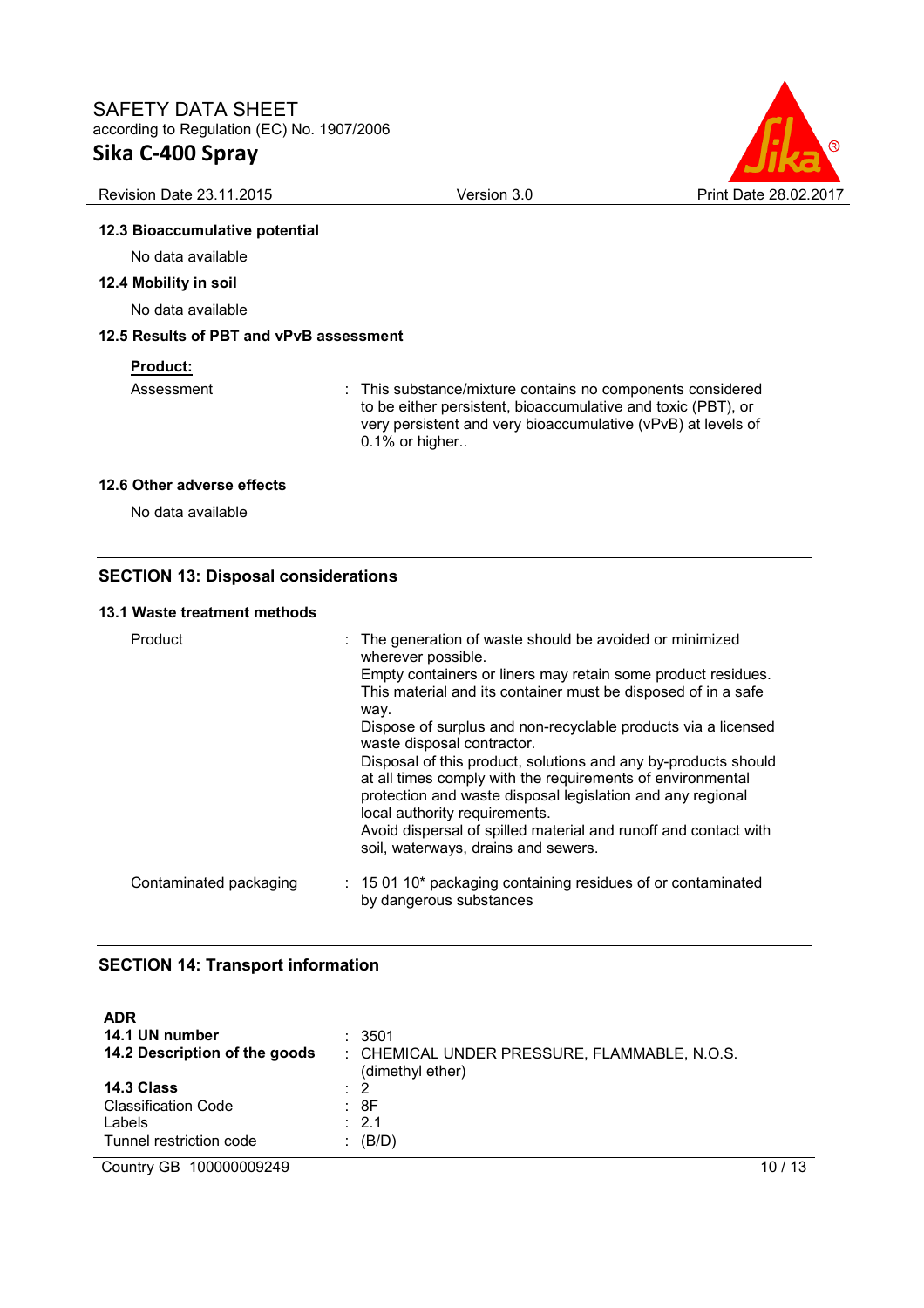

| <b>Revision Date 23.11.2015</b>            | Version 3.0                                                      | Print Date 28.02.2017 |
|--------------------------------------------|------------------------------------------------------------------|-----------------------|
| 14.5 Environmentally hazard-<br><b>ous</b> | : no                                                             |                       |
| <b>IATA</b>                                |                                                                  |                       |
| 14.1 UN number                             | : 3501                                                           |                       |
| 14.2 Description of the goods              | : Chemical under pressure, flammable, n.o.s.<br>(dimethyl ether) |                       |
| 14.3 Class                                 | : 2.1                                                            |                       |
| Labels                                     | : 2.1                                                            |                       |
| 14.5 Environmentally hazard-               | : no                                                             |                       |
| <b>ous</b><br>IATA_P                       |                                                                  |                       |
| 14.1 UN number                             | : 3501                                                           |                       |
| 14.2 Class                                 | $\therefore$ 2.1                                                 |                       |
|                                            | Not permitted for transport                                      |                       |
| <b>IMDG</b>                                |                                                                  |                       |
| 14.1 UN number                             | : 3501                                                           |                       |
| 14.2 Description of the goods              | : CHEMICAL UNDER PRESSURE, FLAMMABLE, N.O.S.<br>(dimethyl ether) |                       |
| 14.3 Class                                 | : 2.1                                                            |                       |
| Labels                                     | : 2.1                                                            |                       |
| EmS Number 1                               | $: F-D$                                                          |                       |
| EmS Number 2                               | : S-U                                                            |                       |
| 14.5 Marine pollutant                      | : no                                                             |                       |
|                                            |                                                                  |                       |

**14.6 Special precautions for user**

No data available

**14.7 Transport in bulk according to Annex II of MARPOL 73/78 and the IBC Code** Not applicable

## **SECTION 15: Regulatory information**

## **15.1 Safety, health and environmental regulations/legislation specific for the substance or mixture**

| <b>Prohibition/Restriction</b><br>REACH - Restrictions on the manufacture, placing on<br>the market and use of certain dangerous substances,<br>preparations and articles (Annex XVII) |                                                                                       | Banned and/or restricted<br>(methylenediphenyl diisocyanate)                                                    |         |
|----------------------------------------------------------------------------------------------------------------------------------------------------------------------------------------|---------------------------------------------------------------------------------------|-----------------------------------------------------------------------------------------------------------------|---------|
| REACH - Candidate List of Substances of Very High<br>Concern for Authorisation (Article 59).                                                                                           |                                                                                       | : None of the components are listed<br>(=> 0.1 %).                                                              |         |
| REACH - List of substances subject to authorisation<br>(Annex XIV)                                                                                                                     |                                                                                       | $:$ Not applicable                                                                                              |         |
| <b>REACH Information:</b>                                                                                                                                                              | - preregistered or registered by us, and/or<br>- excluded from the regulation, and/or | All substances contained in our Products are<br>- preregistered or registered by our upstream suppliers, and/or |         |
| Country GB 100000009249                                                                                                                                                                |                                                                                       |                                                                                                                 | 11 / 13 |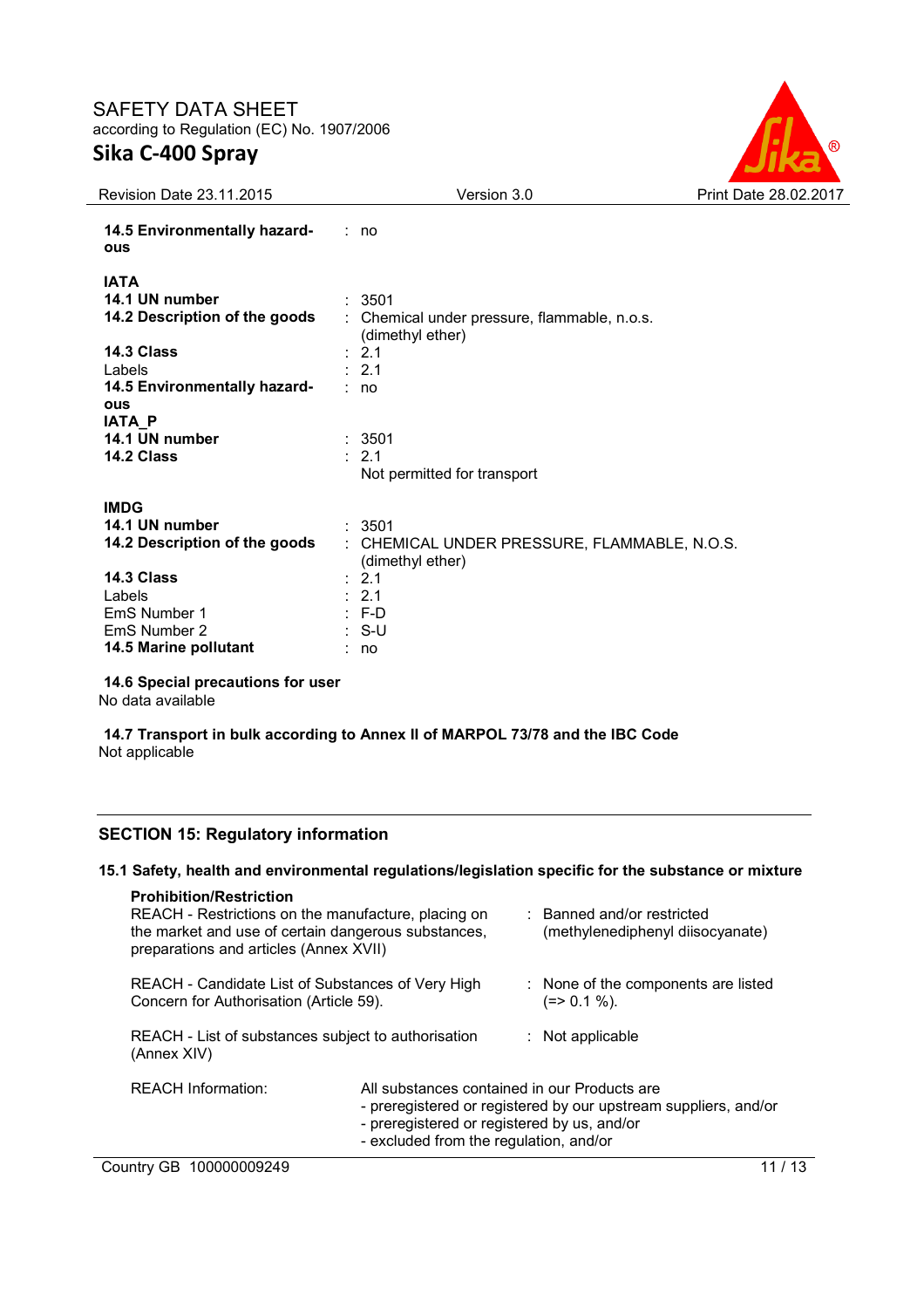

Revision Date 23.11.2015 **Version 3.0** Version 3.0 Print Date 28.02.2017

- exempted from the registration.

Seveso III: Directive 2012/18/EU of the European Parliament and of the Council on the control of major-accident hazards involving dangerous substances.

| P <sub>3</sub> a | <b>FLAMMABLE AEROSOLS</b> | Quantity 1<br>150 t | Quantity 2<br>500 t |
|------------------|---------------------------|---------------------|---------------------|
| VOC-CH (VOCV)    | $\therefore$ 42 %         |                     |                     |
| VOC-EU (solvent) | $\therefore$ 42 %         |                     |                     |

If other regulatory information applies that is not already provided elsewhere in the Safety Data Sheet, then it is described in this subsection.

| Health, safety and environ-   | : The Chemicals (Hazard Information and Packaging for Sup- |
|-------------------------------|------------------------------------------------------------|
| mental regulation/legislation | ply) Regulations 2002                                      |
| specific for the substance or | Control of Substances Hazardous to Health Regulations 2002 |
| mixture:                      | The Management of Health and Safety at Work Regulations    |
|                               | 1999                                                       |
|                               | Health and Safety at Work Act 1974                         |
|                               | Environmental Protection Act 1990 & Subsidiary Regulations |

## **15.2 Chemical Safety Assessment**

This product contains substances for which Chemical Safety Assessments are still required.

# **SECTION 16: Other information**

| <b>Full text of H-Statements</b>  |                                                                                 |  |
|-----------------------------------|---------------------------------------------------------------------------------|--|
| H <sub>220</sub>                  | Extremely flammable gas.                                                        |  |
| H <sub>225</sub>                  | Highly flammable liquid and vapour.                                             |  |
| H <sub>315</sub>                  | Causes skin irritation.                                                         |  |
| H317                              | May cause an allergic skin reaction.                                            |  |
| H <sub>3</sub> 19                 | Causes serious eye irritation.                                                  |  |
| H332                              | Harmful if inhaled.                                                             |  |
| H <sub>334</sub>                  | May cause allergy or asthma symptoms or breathing difficulties if in-<br>haled. |  |
| H <sub>335</sub>                  | May cause respiratory irritation.                                               |  |
| H336                              | May cause drowsiness or dizziness.                                              |  |
| H <sub>351</sub>                  | Suspected of causing cancer.                                                    |  |
| H373                              | May cause damage to organs through prolonged or repeated exposure.              |  |
| Full toyt of other abbreviatione. |                                                                                 |  |

#### **Full text of other abbreviations**

| Acute Tox. | Acute toxicity       |
|------------|----------------------|
| Carc.      | Carcinogenicity      |
| Eye Irrit. | Eye irritation       |
| Flam. Gas  | Flammable gases      |
| Flam. Liq. | Flammable liquids    |
| Press. Gas | Gases under pressure |